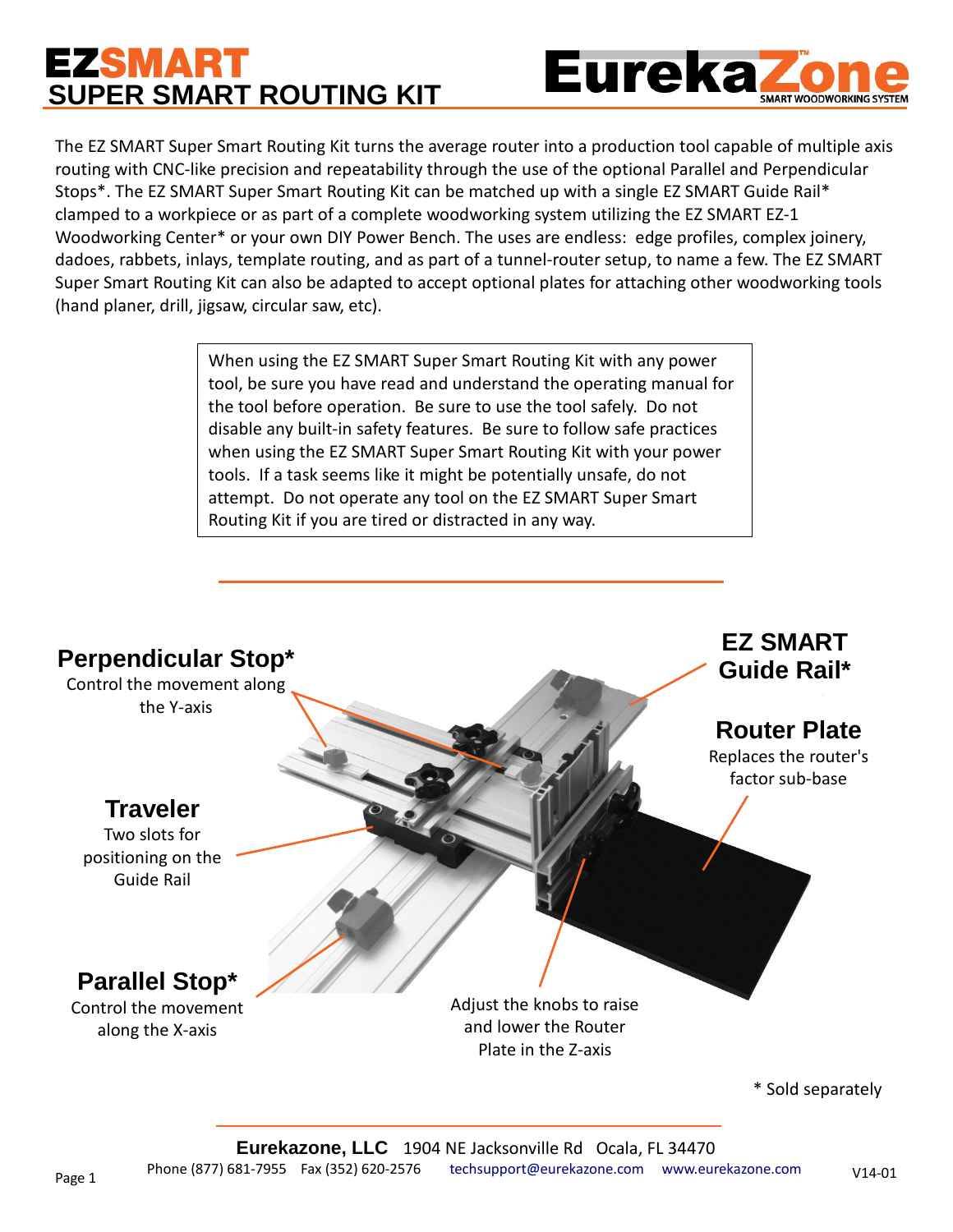### **ATTACHING THE ROUTER**



**Step 1**

**Position the Router**

1. Position router on the Router Plate with the router handle at the 4 o'clock position (most common orientation).

2. Trace around the router base.

3. Place a mark on the router base and the Router Plate for orientation so holes can be drilled in the proper location.



**Orientation mark**



### **Mark & Drill Hole Locations**

1. Remove sub-base from the router.

2. Place sub-base with bottom down on the Router Plate, lining up the orientation marks.

3. Mark location of each hole.

4. Drill holes in Router Plate to match size of holes in factory sub-base and the screws supplied with the router.

5. Turn over the Router Plate and countersink/counterbore the holes to match the router's screws.



#### **Attach Router to Router Plate Step 3**

Use the screws that came with the router to attach the router to the Router Plate

#### **Make Opening for the Bit Step 4**

Use a large diameter straight bit to make a hole in the Router Plate. This creates a perfectly centered hole allowing room for bits and to reference measurements on workpieces. A larger hole can be created for larger router bits or an extra Router Plate can be used especially for larger bits.

See the next page for some examples of the many uses for the EZ SMART Super Smart Routing Kit

For additional discussions and tips regarding use of the EZ SMART Super Smart Routing Kit, visit the Router Guide System forum at [www.tracksawforum.com](http://www.tracksawforum.com/)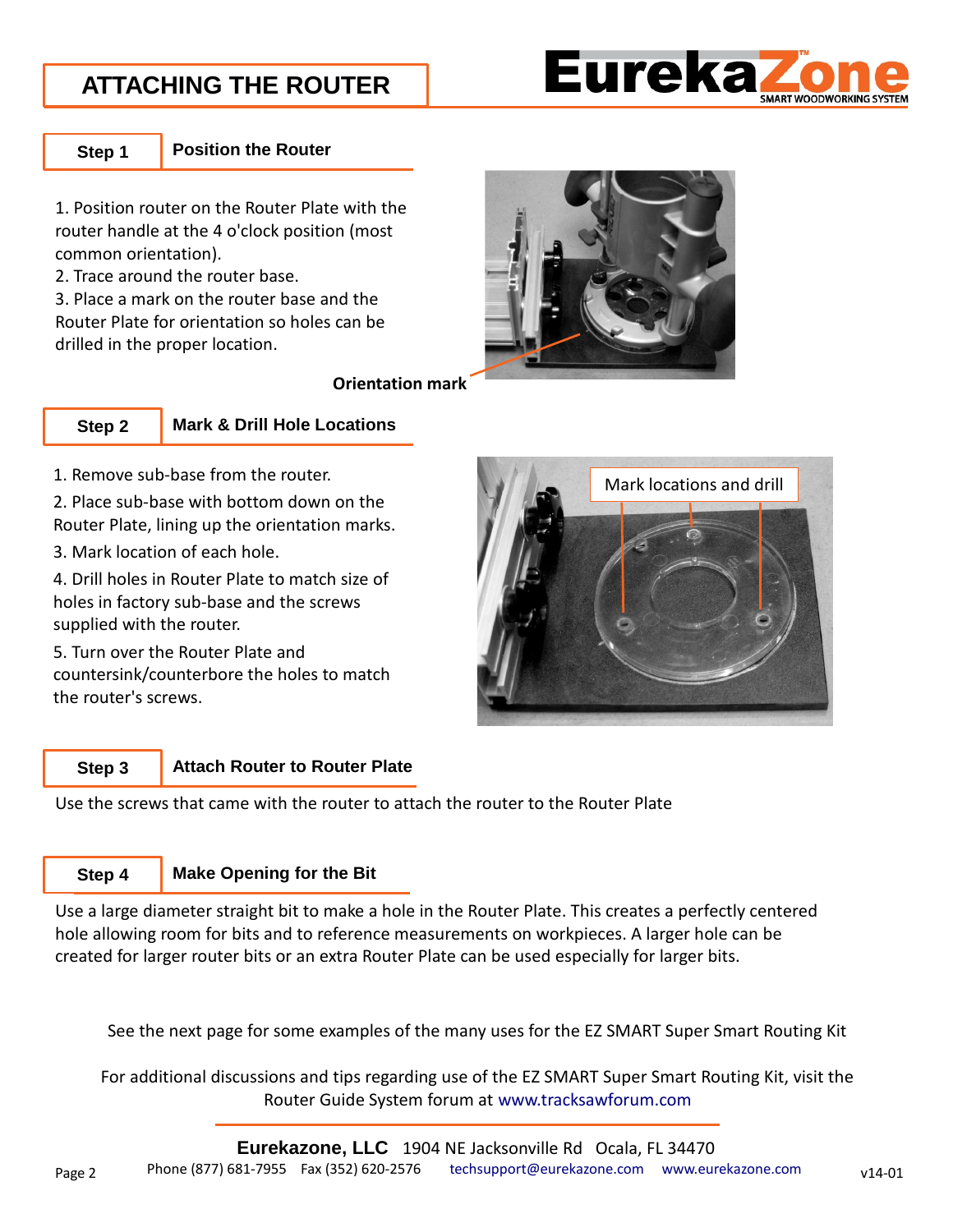### **USING THE ROUTING KIT**



1. The EZ SMART Super Smart Routing Kit can be used with any size router, whether plunge-base or fixed-base.

2. With the optional Perpendicular and Parallel Stops you can route stopped grooves and dadoes with ease and repeatability.

3. There are many ways to utilize the capabilities of the EZ SMART Super Smart Routing Kit. Try out various setups on scrap material to discover the best and EZest way to complete your task.







**Stopped slots along the X-axis using the Parallel Stops**



**the Perpendicular Stops**

When setting up to use the Parallel or Perpendicular Stops, follow these steps:

- 1. Move the EZ SMART Super Smart Routing Kit to the start location, taking into account the bit diameter.
- 2. Slide the Parallel or Perpendicular Stop against the Traveler.
- 3. Move the EZ SMART Super Smart Routing Kit to the stop location
- 3. Slide the other Parallel or Perpendicular Stop against the Traveler.